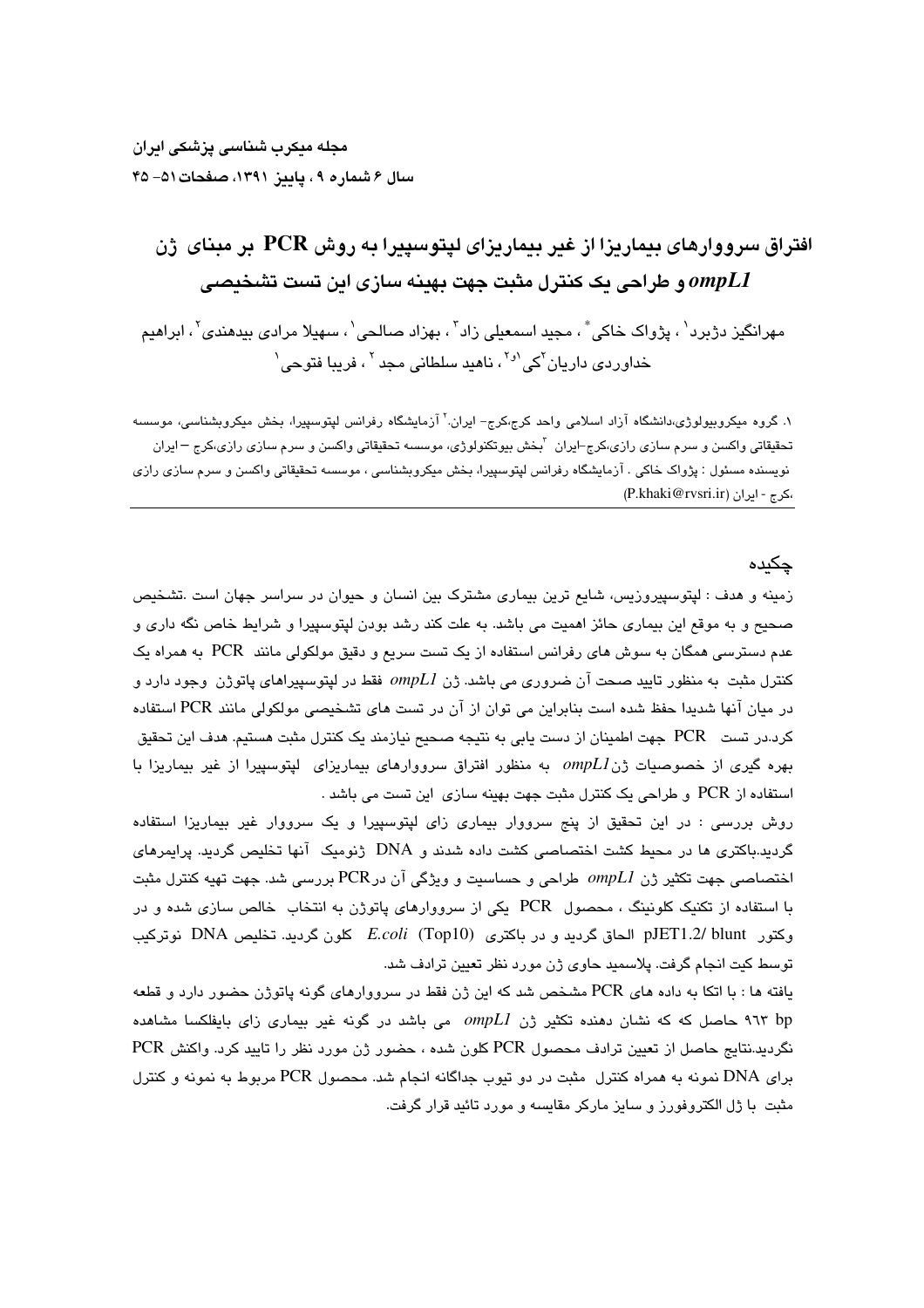نتیجه گیری: می توان از ژن ompL1 جهت تفریق سرووارهای بیماری زا از غیر بیماری زای لپتوسپیرا بهره برد هم چنین می توان از ژن کلون شده در این تحقیق به عنوان کنترل مثبت در تست PCR جهت تشخیص مولکولی ليتوسييرا استفاده كرد.

كليد واژه ها : لپتوسپيرا اينتروگانس ، PCR ،  $\emph{ompl.}$  ، كنترل مثبت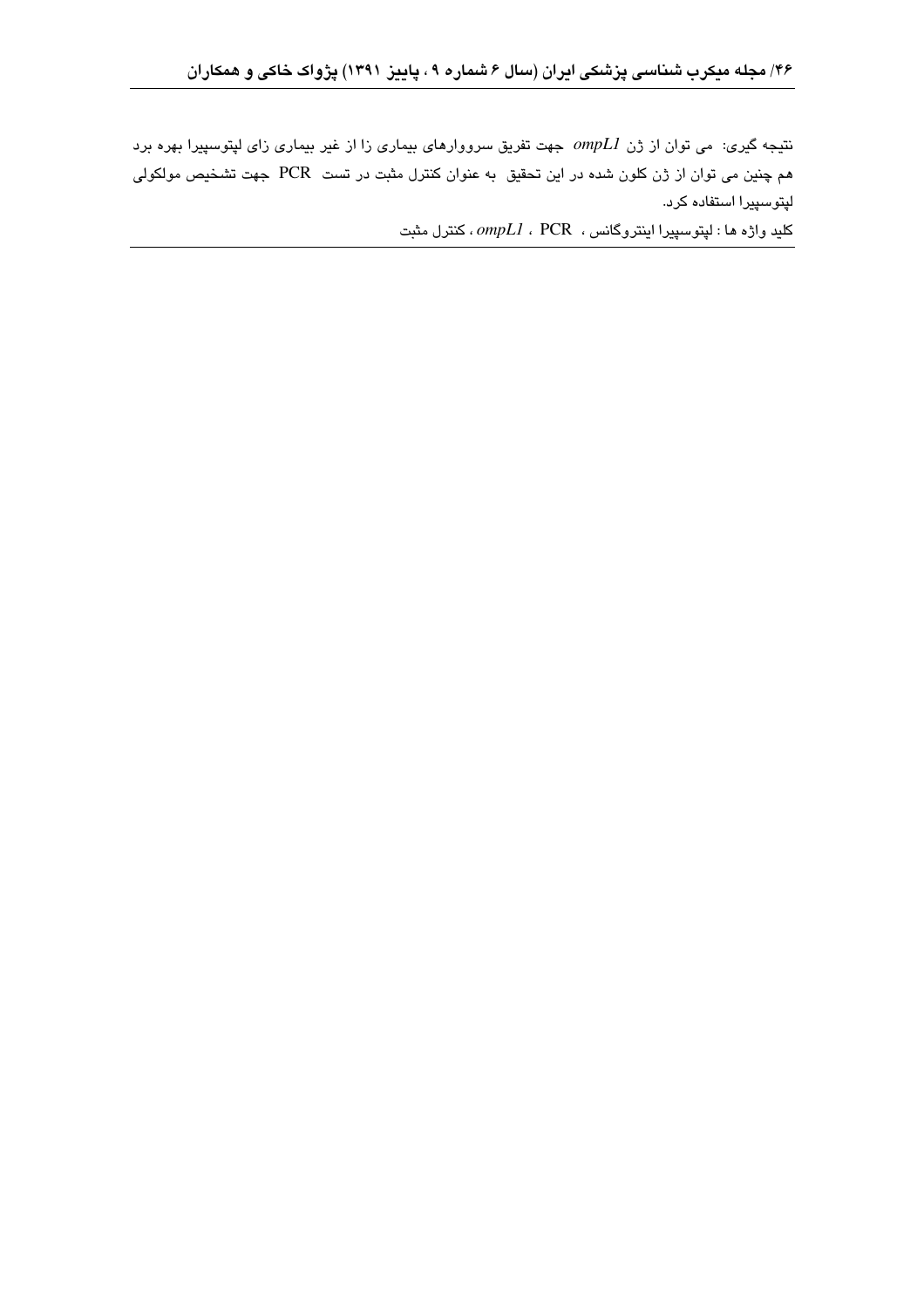مولکولی مانند PCR دشوار است ؛ بنابراین طراحبی یک کنتــرل مثبــت بــر اســـاس يــک ژن پايـــدار و ثابــت در سرووارهای بیماری زای این باکتری امری ضروری به نظـر می رسد. هدف دیگر این تحقیق طراحی یک کنترل مثبت جهت بهينه سازي تست PCR تشخيصـي لپتوســپيروزيس می باشد.

روش کار

در ايــن تحقيــق از يــنج ســرووار بيمــاري زاي ليتوســييرا L.Grippotyphosa L. Canicola(RTCC2805)

 $L$ Pomona(RTCC 2815), (RTCC 2808) L. Icterohaemorhagiae (RTCC 2823) ويك سوووار غيبر بيمباريزا (RTCC 2819) L.biflexaلاستفاده گردىد.

كشت و تخليص DNA: باکتری ها در محیط کشت اختصاصبی همراه با سرم خرگوش و مکمل های غذایی در شرایط هــوازی و دمــای °س مع سلاند و بعــد از ۱۰−۷ روز رشــد آنهــا V−۱۰ توسط میکروسکوپ دارک فیلــد مــورد بررســی قــرار گرفت.سپس نمونه ها جهت رسـوب گيـري در ١٥٠٠٠ 8 به مدت ۲۰ دقیقـه سـانتریفیوژ گردیدنــد.جهـت تخلــیص .<br>DNA ژنومیک از روش فنــل کلروفــرم ایزوامیــل الکــل استفاده شد (١٥) كيفيت و كميت DNA تخليص يافته بـه ترتيب توسط الكتروف ورز ژل آگـارز و اسـيكتروفتومترى مورد ارزيابي قرار گرفت. **PCR** 

یرایمرهای اختصاصی جهت تکثیر ژن ompL1 طراحی و ویژگی و حساسیت تست PCR بررسمی شـد. واکـنش PCR در حجم ۲۵ میکرولیتر(مقدار ۱۰۰نـانوگرم DNA اواحد أنزيم PFu DNA Polymerase ، ١٠ ييكومول از هر کدام از پرایمرها، ۰/۲ میلی مـولار dNTP mix ، (MgSO4 به همراه ۲ میلی مولار MgSO4) طبق برنامه زیر انجام شد.

برای دناتوراسیون اولیـه ، DNA بـه مـدت ۵ دقیقـه در دمای ۹٤ $^{\rm e}{\rm C}$  قرار داده شد و بعد از آن دناتوراسیون در ۹٤ $^{\rm e}{\rm C}$ 

#### مقدمه

لیتوسیپروزیس یک بیماری زئونـوز مـی باشـد کـه توسـط باکتری لیتوسیپرا ایجاد می گردد. این جنس به گونـه هـای مختلف پاتوژن و سـاپروفيت تقسـيم بنـدى گرديـده و بـر اساس ساختار آنتی ژنی به سرووارهای مختلف گروه بندی مبی شود (۱،۲) . لپتوسپیروزیس، شبایع تـرین بیمـاری مشترک بین انسان و حیوان در سراسر جهان است کـه در مناطق گرمسیری، نیمه گرمسیری و معتـدل و مرطــوب کــه دارای بارندگی زیاد می باشند بیشتر رخ مـی دهـد (۳،٤) . علائم بالینی این عفونت در ۹۰ درصد موارد مشابه آنفلوانزا بوده و در صورت عدم تشخیص و درمان به موقع، بیماری وارد فاز حـاد شـده و صـدمات جـدی و طـولانی مدت ايجاد ميكند (٥). وقوع لپتوسپيروزيس حاد بـا ميـزان مرگ و میر بالا در سال های مختلف گزارش شده است(٦) و این بیماری در تمام نقاط دنیا در سنین و فصول مختلف بسروز مسي كنــد (۷) . مطالعـــات ســـرواپيدميولوژيكي و باكتريولوژيكي پيرامون ميزان شيوع آن نشان دهنده افزايش ابتلا به این بیمـاری درسـطح کشـور مـی باشـد (۹، ۱۰) بنابراین تشخیص صـحیح و بــه موقـع ایــن بیمــاری حــائز اهمیت است. از روش هـاي تشخيصـي قـديمي بـاكترى لپتوسپیرا کشت می باشد که ایـن روش بـه دلیـل شـرایط خاص نگهداری باکتری ، نیازمندی های غذایی بالا ، کنـد رشد بودن ، احتمال ألودگي كشت و همچنين خطرزايـي برای پرسنل آزمایشگاه دشوار می باشد (۲). از طرفی تست های تشخیصی سرولوژیکی مانندMAT به دلیل نیـاز بــه کشت این باکتری با مشکلاتی مواجه است. بنـابراین روش های مولکولی مانند PCR در تشخیص این بیماری اهمیت ویژه دارند. یکی از مهمترین ژن های بیماری زای لیتوسییرا ژن  $ompLI$  شناسایی شده که بــه دلیــل حضــور آن در لپتوسپیرا های پاتوژن می تواند بـرای تشخیص مولکـولی بیماری استفاده گردد (۱۲،۱۱). بنابراین در تحقیـق حاضـر از آن به عنوان ژن هدف جهت افتراق سرووارهای بیمـاری زا از غیر بیماری زای لیتوسیپرا در تستPCR بهره گیری شد. با توجه بــه عــدم دسترســي همگــان بــه ايــن بــاکترى استفاده از آن به منظور کنترل مثبت در تسـتهای تشخیصـی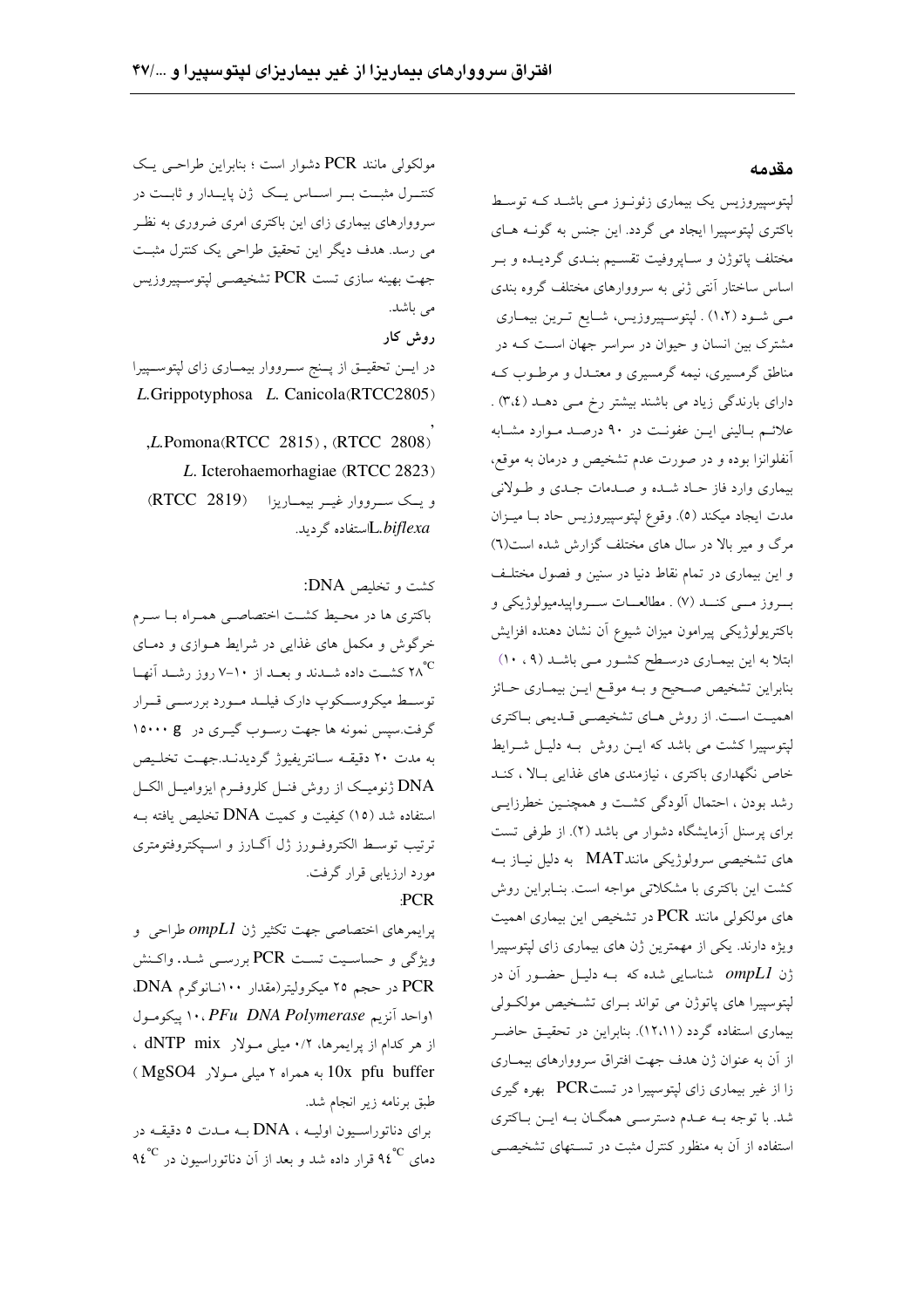به مدت ١ دقيقه، الحـاق يرايمـر هـا بــه DNA هـدف در ۰<br>۵۲<sup>°C</sup> به مدت ۱ دقیقه وتکثیر پرایمرها در <sup>۷۲°C</sup> به مــدت .<br>۱ دقیقه ً در ۳۰ چرخه تکرار شد و سرانجام ۷ دقیقه جهت تکثیر نهایی در °°۷۲ قرار گرفت. محصـول PCR تمـام نمونه ها توسط ژل الکتروفورز ارزیابی گردید . کلونینگ و تخلیص پلاسمید نوترکیب:

محصول PCR ژن ompL1 ليتوسييرا اينتروگانس سروار سرجو هاردجو به کمک کیت (شرکت Fermentas) خیالص سیازی شیده در وکتبور pJET1.2/ blunt الحاق گردید و به باکتری(Top10) E.coli انتقــال داده شد. پس از قرار دادن سلول و وکتور به مدت یک سـاعت روی یخ ، سلول ها در دمـای °°۲ بـه مـدت یـک ونـیم دقیقه در بن ماری تحت تاثیر شوک گرمایی قـرار گرفتـه و بلافاصله مجدداً به مدت ٥ دقیقه روی یخ قرار داده شـدند. نهایتا سلول ها روی پلیت LB آگار حاوی آمی<sub>ی</sub> سیلین در ۳۷<sup>°C</sup> به مدت یـک شـبانه روز انکوبـه گردیدنــد. سـپس حضور ژن ompL1 در کلنی های نوترکیب توسط PCR تائىد گر دىد.

تعيين توالي:

کلنی های نوترکیب در محیط مایع LB حاوی آمپی سیلین رشد كرده وتخليص پلاسميد از سلول هـا توسـط كيـت (شرکت سیناژن) انجام شد. پلاسمید حاوی ژن مـورد نظـر



#### ىافته ها

محصول PCR به دست آمده یک قطعه ۹٦۳ bp را نشان می داد که نشان دهنده تکثیر ژن  $ompL1$ بود کــه ســیس توسط الکتروفورز روی ژل آگارز ٪۱ و با استفاده از سـایز مارکر مورد تایید قرار گرفت. با توجه به داده های .<br>PCR مشخص شد که این ژن فقط در سرووارهای پاتوژن حضور داشته در حالی که در سرووار سایروفیت بایفلکسا وجــود نـــدارد (شـــکل ۱) . ژن ompL1 تکثیــر یافتــه ليتوسييرا اينتروگانس سروار سرجو هاردجو در وكتور pJET1.2/ blunt الحاق گردید و به باکتری(Top10) انتقال داده شد. تایید حضور ompL1 در کلنـی  $\emph{E.coli}$ های نوترکیب با برداشت از کلنبی هـای رشـد یافتـه روی پلیت  $\rm{LB}$  اَگار حاوی اَمپی سیلین و انجام  $\rm{PCR}$  و تکثیـر ژن مورد نظر انجام شد (شکل۲). نتایج تعیین تـرادف ، ژن تکثیر یافتــه ompL1 را تاییــد کــرد (نتــایج آورده نشــده است) .



**شکل ۱**– الکتروفورز محصول PCR با استفاده از پرایمرهای اختصاصی بر اساس ژن *ompLI* به همراه کنترل مثبت جهت شناسایی سرووارهای پاتوژن از غیر پاتوژن بر روی ژل آگارز ٪ا به کمک مارکر ۱۰۰ bp

شماره ((سایز مارکر ) ، **شماره ۲ (کنترل مثبت طراحی شده)** ، شماره ۳ (L.Serjoe hardjo) شماره L.Grippotyphosa) ، شماره ۵ (L.Canicola) ، شماره ٦ (L.biflexa serovar Semaranga) ، شماره ٧ (كنترل منفي)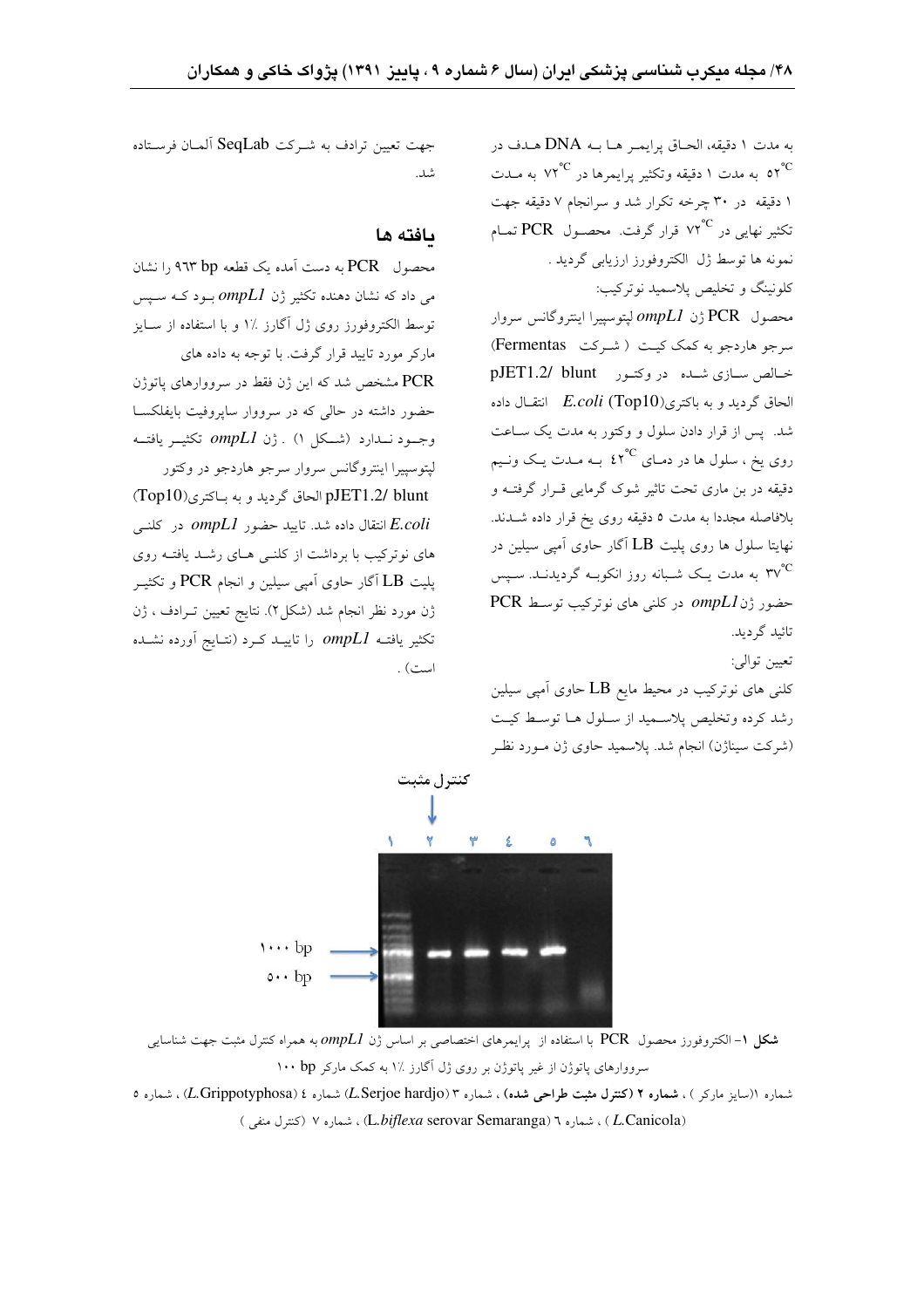

شکل ۲-بررسی ژن کلون شده ompL1 در باکتری E.coli (Top10) توسط کلنی PCR شماره ۱ (سایز مارکر ۱۰۰ bp) ، شماره ۲ (کنترل مثبت) ، شماره ۳ (کنترل منفی) ، شماره های ٤–٥–٦ (کلنی های PCR مثبت)، شماره های ۷–۸–۹ (کلنی های PCR منفی)

### ىحث

لیتوسییروزیس یک بیماری زئونوز بـا انتشـار جهـانی مـی باشد و بر اساس گزارشات بدست آمـده از نقـاط مختلـف کشور در خصوص افزایش وقــوع بیمــاری و بــا توجــه بــه اهمیــت جنبــه هــای بهداشــتی و اقتصــادی ناشـــی از لیتوسسیپروزیس (۹، ۱۰)، بررسسی و مطالعــه روش هــای سریع تشخیص این بیماری امری مهم تلقی می گردد.

روش تشخیصی کشت در مورد این باکتری بـه دلیـل کنـد رشد بودن و نیازمندی غـذایی بـالا ، نیـاز بـه انکوباسـیون طولانی مدت و احتمال آلودگی کشت و ایجاد خطر بـرای کارکنان آزمایشگاه بـا موانـع زیـادی همـراه اسـت. تسـت آگلوتیناسیون میکروسکوپی (MAT) که رایج ترین تست تشخیصی لپتوسپیروز مـی باشـد بـه دلیـل نیـاز بـه کشـت لپتوسپیرا و کار با باکتری زنده با مشکلاتی مواجـه اسـت. ضمنا تست MAT در مرحله حـاد بیمـاری و زمـان دفـع باکتری از ادرار ، قادر به شناسـایی تیتـر آنتـی بـادی نمـی باشد. (١٧).

بنـابراین PCR بــه عنــوان یــک روش ســریع ، حســاس و اختصاصبي بسراي تشخيص عفونت هباي لپتوسيپيرايي خصوصا در اوایل بیماری بسیار حائز اهمیت است (۱۸) و انجام آن بر مبنای ژن ompL1 کــه در میــان ســرووارهای بیماری زا ثابت است برای شناسایی لیتوسیپراهای پاتوژن در نمونه های کلینیکی بسیار مفید می باشد.

درآزمایش PCR وجود کنترل مثبت در کنار نمونه های مورد آزمایش به منظور تایید نتایج ضروری است. در اکثر واکنش های PCR به علت استفاده نکردن از یک کنتـرل مثبت در کنار نمونه ها ، هنگام عدم مشاهده باند در نمونـه های مورد آزمایش، قضاوت قطعی در مـورد منفـی بـودن نتيجه واكنش همواره با ترديـد همـراه اسـت. خصوصـا در مورد باکتری لپتوسپیرا که به علت شرایط خاص نگهــداری ، دسترسی همگان به سوش هـای اسـتاندارد محـدود مـی باشد.

بنابر این هدف از اجرای ایـن پـروژه افتـراق سـرووارهای بيمـاريزا از غيـر بيمـاريزاي لپتوسـپيرا در تسـت PCR و طراحی یک کنترل مثبت بر اساس ژن  $ompLI$  مـی باشــد که برای اولین بار در در ایران انجام گردیده است.

از سال ۱۹۹۰ تا بـه حـال چنــدين پروتكــل PCR جهـت تشخیص DNA لپتوسپیرا در نمونه های کلینیکی بـه کـار گرفته شده است که اکثـر آنهـا حساسـيت بـالايي را نشـان دادند (١٩، ٢٠) . بنابراين مي توان از روش PCR براي تشخیص سریع و دقیق این باکتری بهره جست.

در تحقیق حاضر مشخص شد کـه ژن ompL1 در ســویه های پاتوژن لیتوسیپرا وجـود دارد در حـالی کـه در سـویه های غیر بیماری زا حضور ندارد.

در تحقیقات مختلف انجام شده در سطح دنیا توسط دیگـر محققین ، حضور ژن ompL1 در میان سویه های پــاتوژن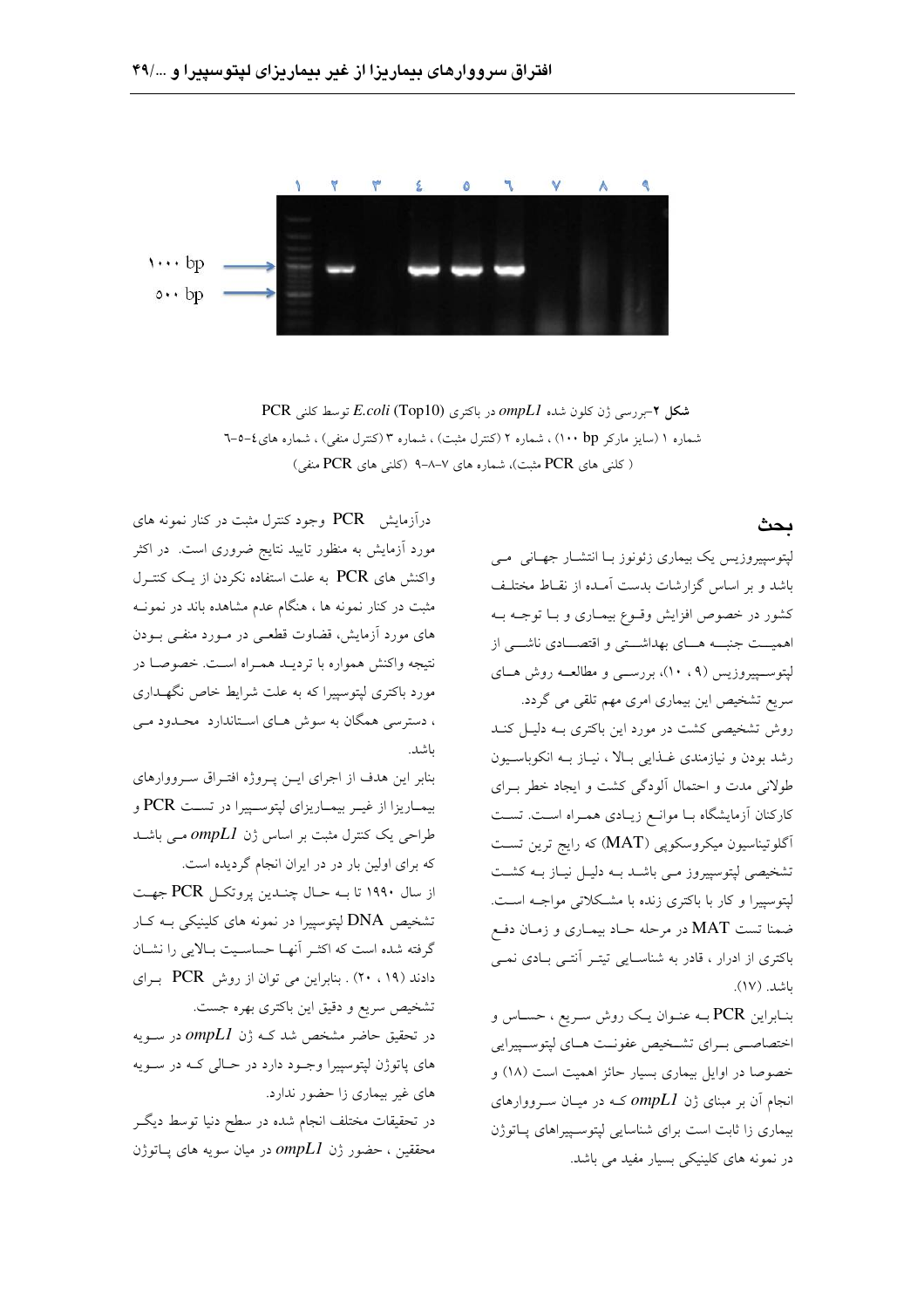لیتوسیپرا مورد بررسی وتاییـد قرارگرفتـه اسـت (١٦-٢٠- $(7 - 77)$ .

در سال Natarajaseenivasan ۲۰۰۵ و همکباران ب كمك تست PCR ميـزان ثبـات ژن هـاي ompL1 و lipLA1 را در ایزوله های لیتوسیپرا و همین طور در سویه های رفرانس مورد بررسی قرار دادند و نشان دادند که این دو ژن در میان لیتوسیپراهای بیمـاریزا پایـدار و حفـظ شده می باشد و بنابراین می توان از آنها به منظور استفاده در تشخیص لپتوسپیروزیس بهره برد (۲۱) . در همین سال ZHANG و همکاران به کمک کله نینگ و تعیین توالی ژن های کدکننده پروتئین هـای LipL21 ، LipL32و OmpL1 ليتوسييرا اينتروكـانس مشـخص

کردند که این ۳ ژن در میان سرووارهای پاتوژن و اپیدمیک شديدا يايدار و ثابت هستند (٢٢) .

همچنین در سال ۲۰۰۸ Haiyan Dong و همکاران با به کارگیری تست PCR بر روی ۱۵سویه اسـتاندارد و ۱۶۳

فهرست مراجع

ليتوسييروزيز در اسـتان گـيلان بــه روش اليــزا مجلــه دانشکده پزشکی گیلان -59دوره چهاردهم، شــماره  $65 \approx 54$ 

6.Johnson, R. and N. Gary, Nutrition of Leptospira Pomona II. (Fatty Acid Requirements). Journal of bacteriology, 1963. 85(5): p. 976 7. Smibert, R., The Spirochaetales. CRC handbook of microbiology, 1977. 1: p. 195-228. 8.Gollop,  $J_{\cdot}$ et al. Rat-bite leptospirosis. Western iournal of medicine, 1993. 159(1): p. 76. ۹.جلیل وندیوسفی ، سهیلا مرادی بیدهندی ، مسعود عــاملي – ١٣٧٥- بررســي ليپتوســـييروزيس گــاو و گوسفند و شناسایی کانون های آلـوده بـه بیمـاری در

نمونه کلینیکی پاتوژن نشـان دادنــد کــه ژن ompL1 در تمامي أنها حضور دارد(١٦) .

# نتىجە گىرى

با توجه به دستیابی به نتایج مشابه با مطالعات سایر محققین در نقاط مختلف دنیا در خصوص حضــور ژن ompL1 در سرووارهای بیماری زای لپتوسپیرا می توان از این ژن برای تفکیک لپتوسپیراهای پاتوژن بهره گیری کرد.

یکی از مزایای تحقیق حاضر ً مربوط به طراحی پرایمر در مور ژن کد کننده پروتئین سطحی OmpL1 می باشد ک در این طراحی ، کل ژن مد نظر قرار گرفته است بنـابراین قطعه تکثیر یافته و کلون شده می تواند به عنوان یک کنترل مثبت برای تمام پرایمرهایی بـا طراحـی کـل ژنـوم یـا بـه صورت پارشیال مناسب باشد.

با توجه به مطالب ذکر شده می توان از ژن کلـون شـده در این تحقیق که در آزمایشگاه تشخیصه لبتوسیدا آماده شبده است ، به عنوان کنتـرل مثبـت در تسـت PCR در تمـام آزمایشگاه ها بهره گیری کرد.

1. Brenner.  $D_{\cdot\cdot}$ et  $al.$ Further determination of DNA relatedness between serogroups and serovars in the family Leptospiraceae with a proposal for Leptospira alexanderi sp. nov. and four new Leptospira genomospecies. International journal of systematic bacteriology, 1999. 49(2): p. 839.

2. Bharti, A., et al., Leptospirosis: a zoonotic disease of global importance. The Lancet infectious diseases, 2003.  $3(12)$ : p. 757-771.

3. Levett PN. Leotospirosis. Clin Microbiol Rev 2001;14:296-326

4. Jena AB, Mohanty KC, Devadasan N. An outbreak of Leotospirosis in Orissa, India: the importance of surueillance. Trop Med Int Health 2004;9:1016-21.

٥.هنرمند ح م، اشراقی س، خرمـی زاده م ر، منصـور قناعی ف، فلاح م ص، بررسی انتشـار مـوارد مثبـت